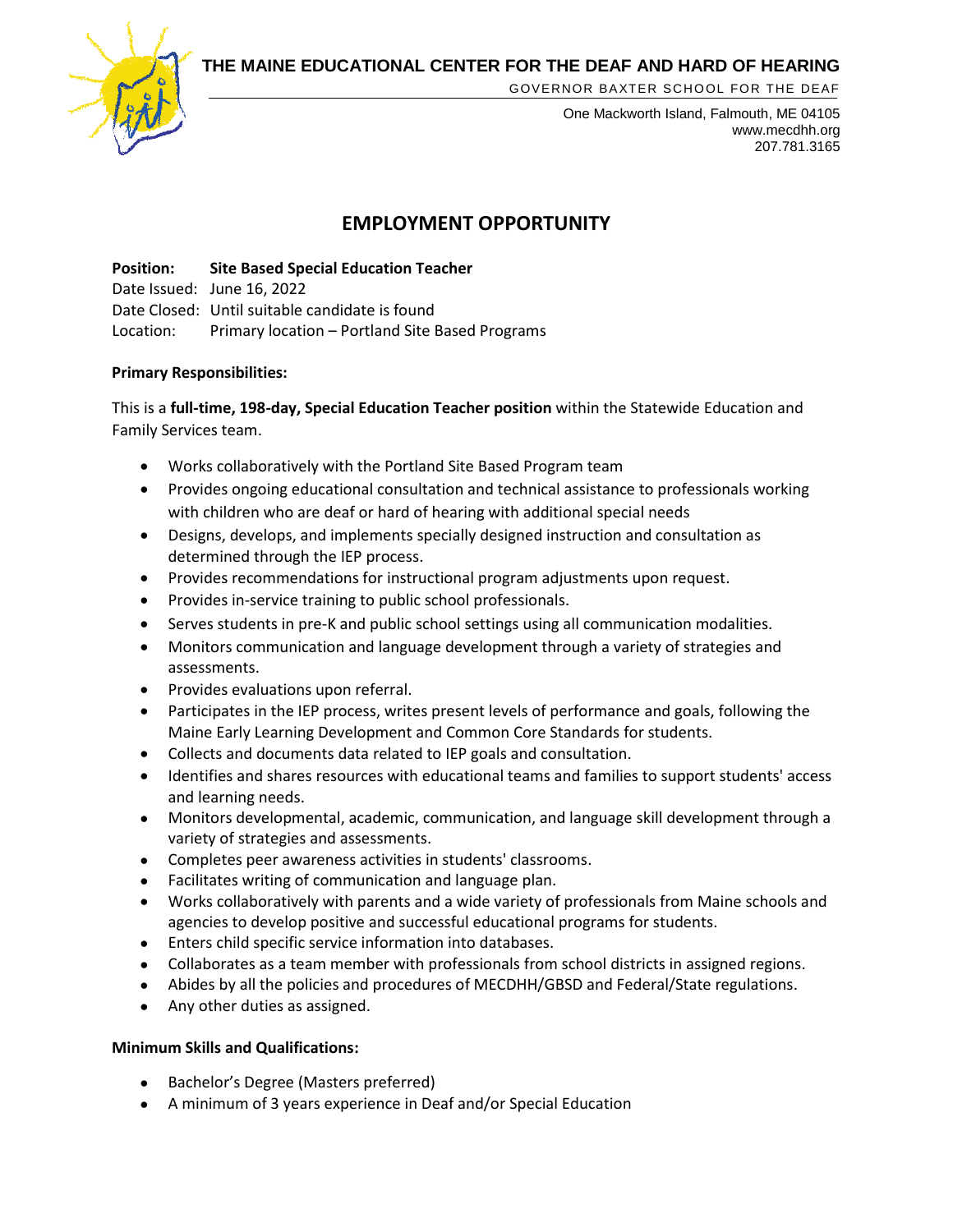- State of Maine Certifications 282 (Special Education), 292 (Deaf Education), or willingness to obtain.
- Knowledge of the IEP Process
- Knowledge of all communication opportunities or willingness to learn
- High level of professionalism, strong organizational, communication and written skills
- Ability to deal effectively with a wide range of people in a helpful, positive and constructive way
- Ability to work independently and as a member of a team, establish priorities, and work collaboratively as a member of a diverse community
- Skilled in the areas of organization, facilitation, and program management
- High level of professionalism, strong organizational, communication, and written skills
- Ability to engage in dialogue on complex, difficult or emotional issues
- Fluency in American Sign Language preferred/willingness to learn required
- Current CHRC Certificate (Fingerprinting) required

## **Work Environment**

This job operates in a professional office environment. This role routinely uses standard office equipment such as computers, phones, photocopiers, filing cabinets and fax machines. The noise level in the work environment is usually moderate.

## **Physical Demands**

The physical demands described here are representative of those that must be met by an employee to successfully perform the essential functions of this job. Reasonable accommodations may be made to enable individuals with disabilities to perform the essential functions.

While performing the duties of this Job, the employee is regularly required to sit and use hands to handle or feel. The employee is frequently required to reach with hands and arms. The employee is occasionally required to stand, walk, stoop, kneel, crouch, or crawl. The employee must frequently lift and/or move up to 10 pounds and occasionally lift and/or move up to 25 pounds. Specific vision abilities required by this job include close vision, distance vision, color vision, peripheral vision, depth perception and ability to adjust focus. The employee is frequently required to drive to home visits and meetings up to an hour and a half.

## **Other Duties**

Please note this job description is not designed to cover or contain a comprehensive listing of activities, duties or responsibilities that are required of the employee for this job. Duties, responsibilities and activities may change at any time with or without notice.

## **Benefits**

We offer an excellent benefit package including participation in the Maine Public Employees Retirement System, generous paid sick and personal time, tuition reimbursement, PSLF eligibility, and health/dental insurance.

If interested in applying for this position, please click the APPLY link next to the Site Based Special Education Teacher listing on our Career Opportunities website page to fill out an application. [https://www.mecdhh.org/professionals/career-opportunities](https://linkprotect.cudasvc.com/url?a=https%3a%2f%2fwww.mecdhh.org%2fprofessionals%2fcareer-opportunities&c=E,1,AzWI3yFakEDQ171JXHB1HZiFeFjr7H-FMZFj0lFr-AYTr4EFhF-ObQS-eWLn8MCsR0x88w9DhOTEwPdW0yFX-yCD7MFvOgDtbojlXUU_8Es,&typo=1)